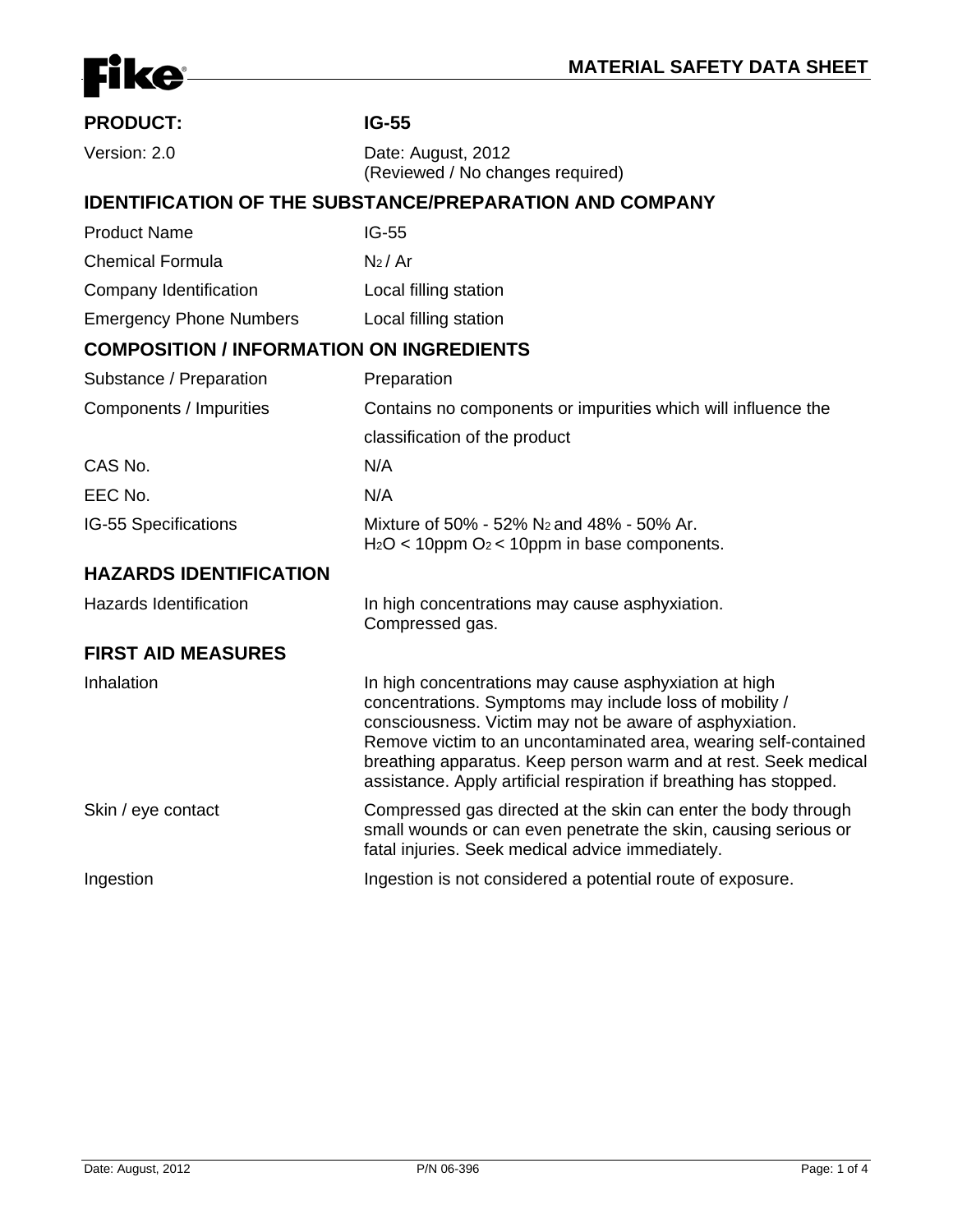

### **FIRE FIGHTING MEASURES**

| <b>Specific Hazards</b>                           | Exposure to fire may cause cylinders to rupture / explode. Call the<br><b>Fire Department</b><br>Nonflammable.                                                                                                                                                                                                                                                                                                                                               |
|---------------------------------------------------|--------------------------------------------------------------------------------------------------------------------------------------------------------------------------------------------------------------------------------------------------------------------------------------------------------------------------------------------------------------------------------------------------------------------------------------------------------------|
| Hazardous combustion products                     | None.                                                                                                                                                                                                                                                                                                                                                                                                                                                        |
| Suitable extinguishing media                      | All known extinguishants can be used.                                                                                                                                                                                                                                                                                                                                                                                                                        |
| Specific methods                                  | If possible, stop flow of product.<br>Move cylinder away or cool with water from a protected position.                                                                                                                                                                                                                                                                                                                                                       |
| Special protective equipment<br>for fire fighters | In confined spaces use self-contained breathing apparatus.                                                                                                                                                                                                                                                                                                                                                                                                   |
| <b>ACCIDENTAL RELEASE MEASURES</b>                |                                                                                                                                                                                                                                                                                                                                                                                                                                                              |
| Personal precautions                              | Evacuate area.<br>Use self-contained breathing apparatus when entering area<br>unless atmosphere is proved safe.<br>Ensure adequate air ventilation.                                                                                                                                                                                                                                                                                                         |
| Environmental precautions                         | Provided it is safe to do so, try to stop release.<br>Prevent from entering sewers, basements, and work pits or any<br>place where accumulation can be dangerous.                                                                                                                                                                                                                                                                                            |
| Cleanup methods                                   | Ventilate area.                                                                                                                                                                                                                                                                                                                                                                                                                                              |
| <b>HANDLING AND STORAGE</b>                       |                                                                                                                                                                                                                                                                                                                                                                                                                                                              |
| <b>Handling and Storage</b>                       | Backflow of any contaminating substance into cylinder must be<br>prevented.<br>Use only equipment specified as suitable for this product, its<br>supply pressure and temperature. Contact your supplier if in<br>doubt.<br>Compressed gas cylinders are heavy and contain considerable<br>stored energy. Use suitable equipment and handle with<br>appropriate caution. Refer to suppliers.<br>Keep cylinders below 122°F (50°C) in a well-ventilated place. |
| <b>EXPOSURE CONTROLS / PERSONAL PROTECTION</b>    |                                                                                                                                                                                                                                                                                                                                                                                                                                                              |
| Exposure Limit Value - ELV                        | No ELV specified, but atmosphere must have minimum 18% free<br>oxygen                                                                                                                                                                                                                                                                                                                                                                                        |

Personal Protection **Ensure adequate air ventilation**.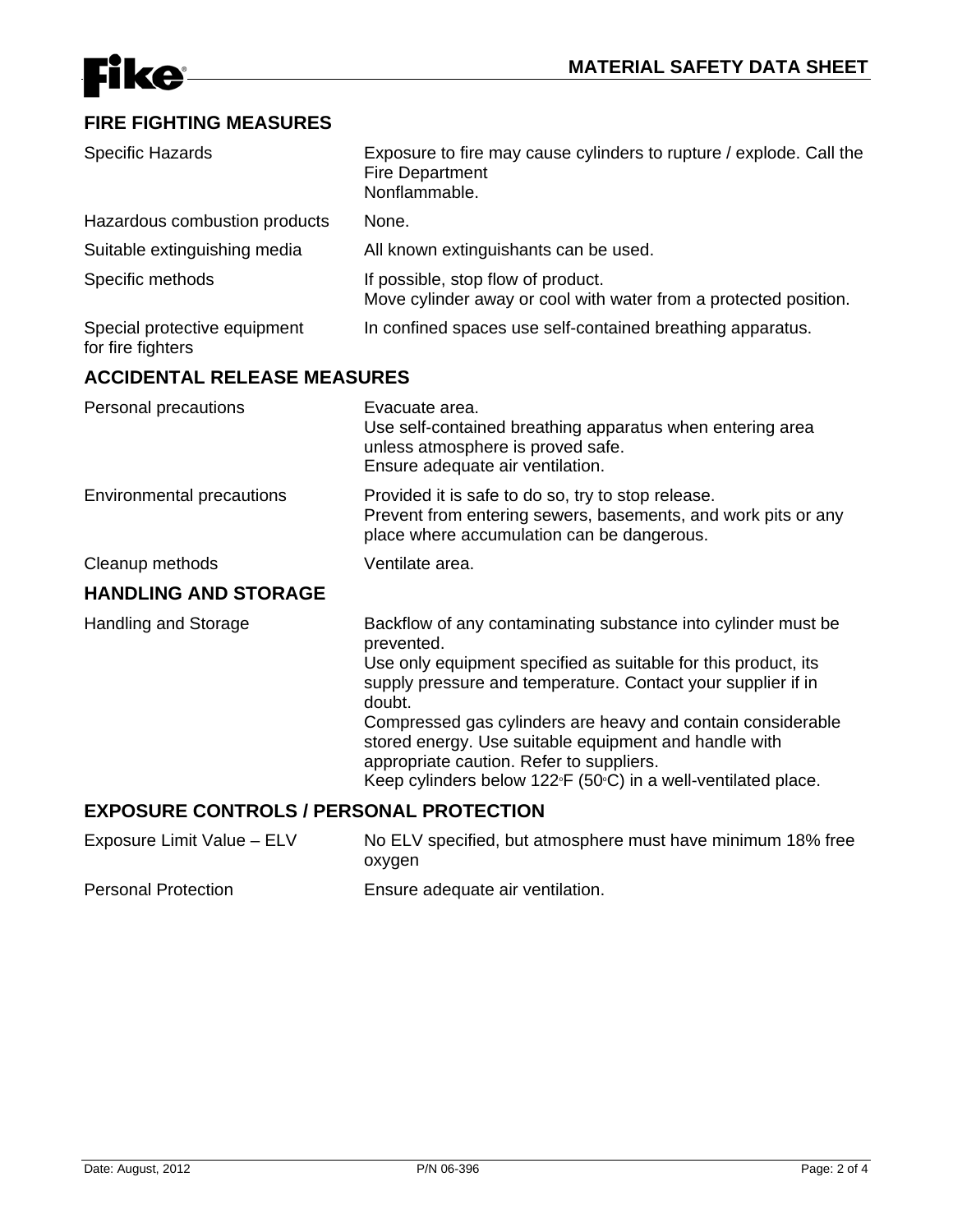# **Fike**

## **PHYSICAL AND CHEMICAL PROPERTIES**

| Molecular weight                 | 33.95                                                                                                                                                                                                      |
|----------------------------------|------------------------------------------------------------------------------------------------------------------------------------------------------------------------------------------------------------|
| Melting point                    | -327.46°F (-199.7°C)                                                                                                                                                                                       |
| <b>Boiling point</b>             | $-310.18$ <sup>e</sup> F (-190.1 <sup>e</sup> C)                                                                                                                                                           |
| <b>Critical temperature</b>      | $-210.46$ <sup>o</sup> F (-134.7 <sup>o</sup> C)                                                                                                                                                           |
| Relative density gas             | Heavier than air                                                                                                                                                                                           |
| Relative density liquid          | N/A                                                                                                                                                                                                        |
| Vapor pressure 20 <sub>°</sub> C | N/A                                                                                                                                                                                                        |
| Solubility in water              | Negligible                                                                                                                                                                                                 |
| Appearance / color               | Colorless gas                                                                                                                                                                                              |
| Odor                             | No odor warning properties                                                                                                                                                                                 |
| Auto ignition temperature        | Not applicable                                                                                                                                                                                             |
| Flammability range               | Non flammable                                                                                                                                                                                              |
| Other data                       | Vapor is heavier than air. May accumulate in confined spaces,                                                                                                                                              |
|                                  | particularly at or below ground level.                                                                                                                                                                     |
| <b>STABILITY AND REACTIVITY</b>  |                                                                                                                                                                                                            |
| <b>Stability and Reactivity</b>  | Stable under normal conditions.                                                                                                                                                                            |
| <b>TOXICOLOGICAL INFORMATION</b> |                                                                                                                                                                                                            |
| General                          | No toxicological effects from this product.                                                                                                                                                                |
| LC50/ih (ppm)                    | No acute toxicity                                                                                                                                                                                          |
| <b>ECOLOGICAL INFORMATION</b>    |                                                                                                                                                                                                            |
| General                          | No ecological damage is caused by this product.<br>Nitrogen and Argon are natural components of air. Nitrogen<br>constituting approximately 78% and Argon approximately 0.9% of<br>the earth's atmosphere. |
| <b>DISPOSAL CONSIDERATIONS</b>   |                                                                                                                                                                                                            |
| General                          | To atmosphere in well ventilated area. Consider noise and<br>pressure hazards. Do not discharge into any place where its<br>accumulation could be dangerous.                                               |

Contact your Fike Corporation supplier if guidance is required.

Date: August, 2012 P/N 06-396 P/N 06-396 Page: 3 of 4